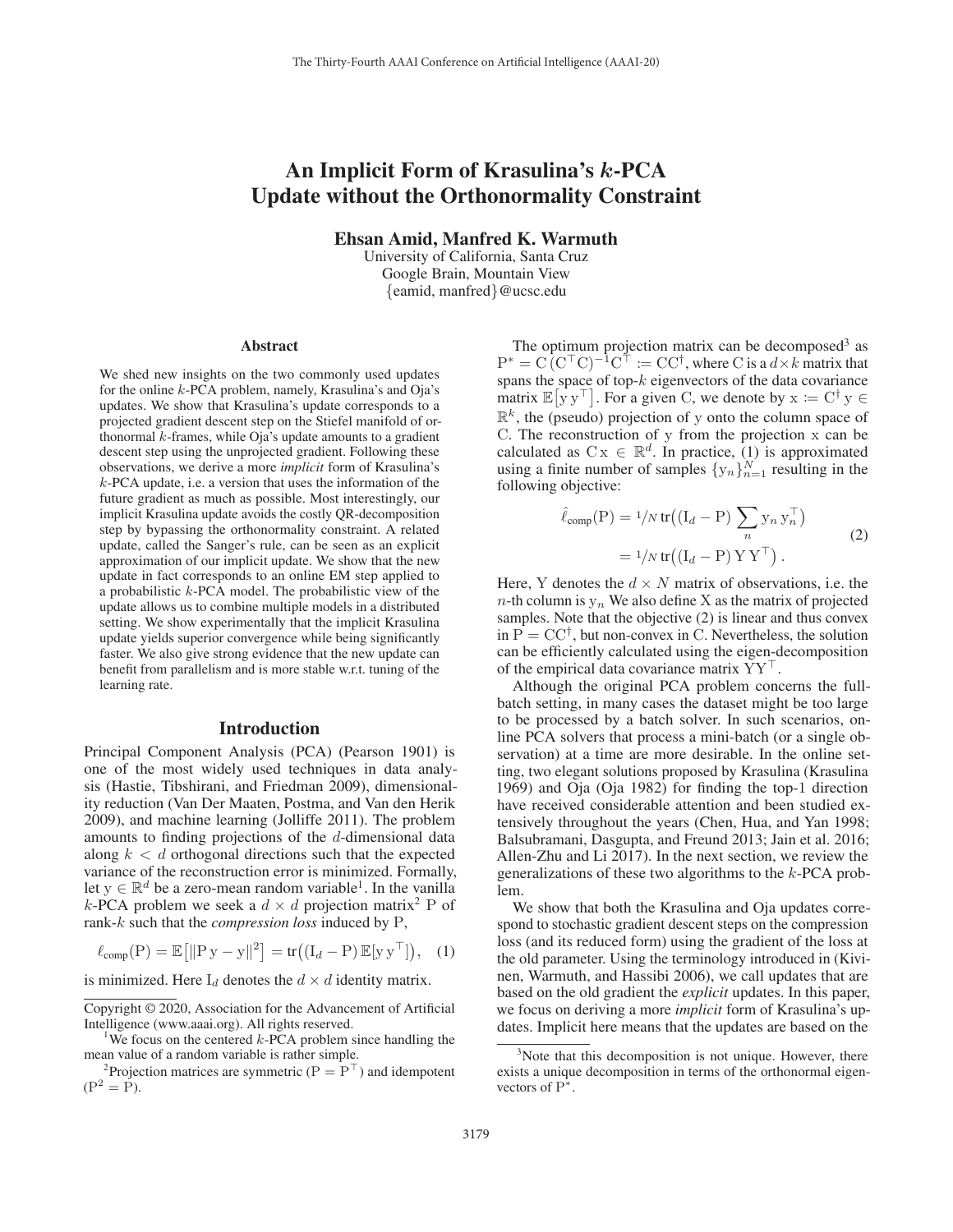future gradients at the updated parameters. As an example, consider the following regularized loss minimization over the parameter θ,

$$
\theta_{t+1} = \underset{\theta}{\text{argmin}} \left( \frac{1}{2\eta} \|\theta - \theta_t\|^2 + \text{loss}(\theta) \right), \qquad (3)
$$

with *learning rate*  $\eta > 0$ . Setting the derivative w.r.t.  $\theta$  to zero yields the following gradient descent update

$$
\theta_{t+1} = \theta_t - \eta \nabla \text{loss}(\theta_{t+1}). \tag{4}
$$

The above update is referred to as an implicit gradient descent update since it uses the gradient of the loss at the future parameter  $\theta_{t+1}$ . In cases where solving the update using the gradient at the future estimate is infeasible, the update is usually approximated by the gradient at the current estimate

$$
\theta_{t+1} \approx \theta_t - \eta \, \nabla \text{loss}(\theta_t) \,, \tag{5}
$$

which is referred to as the explicit gradient descent update. In many settings, implicit updates are more stable and have better convergence properties compared to their explicit counterparts (Hassibi, Sayed, and Kailath 1996; Kivinen, Warmuth, and Hassibi 2006).

In summary:

- We first formulate the Krasulina and Oja updates as online (un)projected gradient descent steps on the Stiefel manifold.
- Using this observation, we derive a more implicit form for Krasulina's update for the k-PCA problem that avoids the orthonormality constraint and is strikingly simple.
- We show that the new implicit Krasulina update actually amounts to an online EM step on a probabilistic  $k$ -PCA model. This allows combining multiple k-PCA models in a distributed setting using the recent framework of (Amid and Warmuth 2019).
- With an extensive set of experiments, we show that the implicit Krasulina update yields better convergence while being more stable w.r.t. the choice of initial learning rate.
- Furthermore, by avoiding the orthonormalization step and maintaining matrix pseudo-inverses instead, we achieve a computationally faster update. Further speedup can be achieved by running our algorithm in parallel and combining the results. These two advantages are shared with the lesser known Sanger's rule for k-PCA which can be seen as an explicit and thus slower converging version of our implicit Krasulina update.

### Related Work

Many efficient solvers have been developed for the vanilla PCA problem (2) throughout the years. For a reasonable data size, one can find the exact solution by applying a truncated SVD solver on the empirical data covariance matrix. Randomized SVD solvers (Halko, Martinsson, and Tropp 2011) and power methods (Golub and Van Loan 2012) are common alternatives when the size of the dataset is larger. Online PCA solvers are desirable when the data comes in as a stream or when a full pass over the data may be expensive due to the large size of the dataset. In general, the online

algorithms iteratively perform the updates using a mini-batch of observations (commonly a single observation) at every round. Among the online algorithms, Oja's update (Oja 1982) and its variants are the most well-studied (Jain et al. 2016; Allen-Zhu and Li 2017). Noticeably, Shamir (Shamir 2015) showed exponential convergence on a variance reduced variant of Oja's algorithm. However, the algorithm requires multiple passes over the data. On the other hand, a thorough convergence analysis of Krasulina's algorithm and its extension to the  $k$ -PCA problem is still lacking. A partial analysis was done recently in (Tang 2019) where an exponential convergence was shown when the data covariance matrix has low rank. However, this assumption might be too restrictive in real-world scenarios. A lower expected rate of  $\mathcal{O}(1/t)$  still holds for Krasulina's 1-PCA update for high rank data (Balsubramani, Dasgupta, and Freund 2013). Other formulations for online PCA exploit the linearity of the objective (1) in P by essentially maintaining a mixture of solutions for P of rank  $k$  as a capped density matrix (Warmuth and Kuzmin 2008; Arora, Cotter, and Srebro 2013). This approach leads to algorithms with optimal regret bounds (Nie, Kotłowski, and Warmuth 2016) but these algorithms are fundamentally less efficient than the incremental counterparts that aim to optimize C. However, inspired by this approach of optimizing for P, an incremental heuristic method has been developed (Arora et al. 2012) that gives reasonable experimental convergence, but again suffers from high computational cost for the updates.

### Quadratic Program on the Stiefel Manifold

Given the zero-mean random variable  $y \in \mathbb{R}^d$ , consider the following optimization problem for the centered  $k$ -PCA problem:

$$
C^* = \underset{C \in St_{(d,k)}}{\operatorname{argmin}} \ell_{comp}(C),
$$
  
for  $\ell_{comp}(C) := 1/2 \mathbb{E} [\|CC^{\top}y - y\|^2],$  (6)

where  $\text{St}_{(d,k)} = \{C \in \mathbb{R}^{d \times k} | C^{\top}C = I_k \}$  with  $d \ge k$  is the compact Stiefel manifold of orthonormal  $d \times k$  matrices. We view  $\text{St}_{(d,k)}$  as an embedded submanifold of  $\mathbb{R}^{d \times k}$ . The objective (6) is identical to the expected compression loss (1). Indeed when  $C \in St_{(d,k)}$ , then  $P = CC^{\dagger}$  is a projection<br>matrix. Also for  $C \subseteq St_{\dagger}$  we have  $C^{\dagger}C = I$ . Thus, we matrix. Also for  $C \in St_{(d,k)}$ , we have  $C^{\perp}C = I_k$ . Thus, we can rewrite (6) as can rewrite (6) as

$$
C^* = \underset{C \in St_{(d,k)}}{\operatorname{argmin}} \ell_{var}(C),
$$
  
for  $\ell_{var}(C) := 1/2 \Big( tr(\mathbb{E}[yy^\top]) - tr(C^\top \mathbb{E}[yy^\top] C) \Big).$  (7)

Thus minimizing the compression loss (6) is equivalent to maximizing the variance  $tr(C^{\top} \mathbb{E}[y y^{\top}] C) = \mathbb{E}[||C^{\top}y||^2] =$ <br>Var<sup>[x]</sup> of the projection  $x = C^{\top}v$ . Note that although the Var[x] of the projection  $x = C<sup>+</sup>y$ . Note that although the values of the objectives (6) and (7) are identical when  $C \in$ values of the objectives (6) and (7) are identical when  $C \in St_{(2,1)}$  they yield different undates for the gradient based  $St_{(d,k)}$ , they yield different updates for the gradient based methods as we shall see in the following.

A stochastic optimization procedure for solving (6) can be motivated similar to (3) where an inertia term is added to the loss to keep the updated parameters close to the current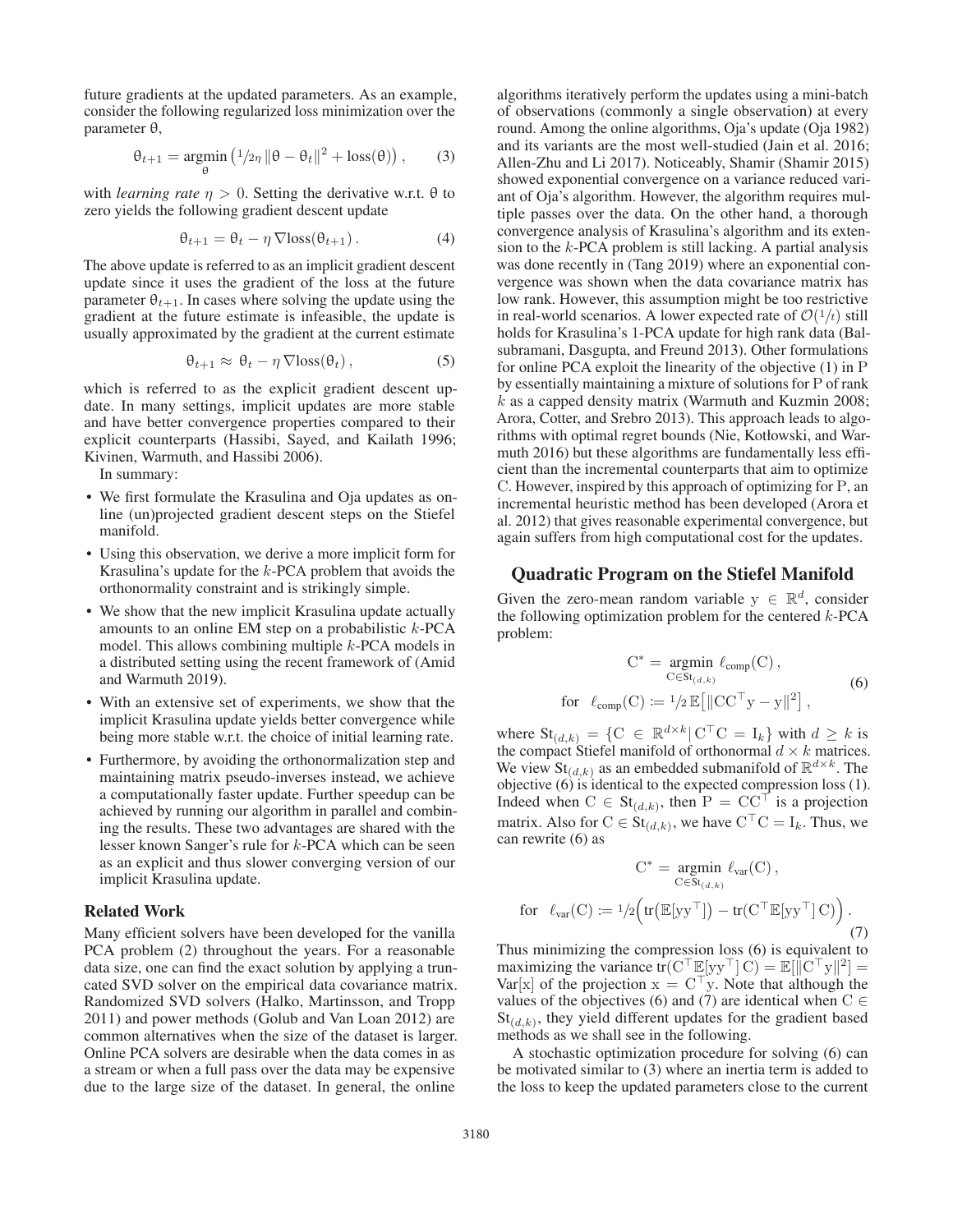estimates, that is,

stimates, that is,  
\n
$$
Cnew = \underset{\widetilde{C} \in St_{(d,k)}}{\text{argmin }} 1/2 \left( 1/\eta \left\| \widetilde{C} - C \right\|_{F}^{2} + \mathbb{E} \left[ \left\| \widetilde{C} x - y \right\|^{2} \right] \right),
$$

where  $x = C^{\dagger}y$  is the projection onto the column space of  $\tilde{C}$  and  $||A||^2 = tr(A^{\dagger}A)$  is the squared Erobenius norm. C and  $||A||_F^2 = \text{tr}(A^\top A)$  is the squared Frobenius norm. A procedure for solving the optimization problem is based on iteratively applying a gradient descent step using the projected gradient of the objective onto the tangent space of  $St_{(d,k)}$  at C followed by a retraction step (Liu, So, and Wu 2016). The tangent space at  $C \in St_{(d,k)}$  is characterized by  $\mathcal{T}(C) = \{G \in \mathbb{R}^{d \times k} \mid G^{\top}C + C^{\top}G = \mathbf{0}_{k \times k}\}\$  and the projected gradient of  $\ell$  (C) denoted by  $\overline{\nabla} \ell$  (C) is ob projected gradient of  $\ell_{\text{comp}}(C)$ , denoted by  $\overline{\nabla} \ell_{\text{comp}}(C)$ , is obtained by projecting the Euclidean gradient  $\nabla \ell_{\text{comp}}(C)$  onto tained by projecting the Euclidean gradient  $\nabla \ell_{\text{comp}}(C)$  onto  $\mathcal{T}(C)$ :

$$
\nabla \ell_{\text{comp}}(C) = \mathbb{E}[(CC^{\top}y - y)y^{\top}C] = -(I_d - CC^{\top})\mathbb{E}[yy^{\top}]C,
$$
  

$$
\overline{\nabla} \ell_{\text{comp}}(C) = (I_d - CC^{\top})\nabla \ell_{\text{comp}}(C) = \nabla \ell_{\text{comp}}(C),
$$

since  $I_d$  – CC<sup>+</sup> is a projection matrix, thus idempotent. No-<br>tice that naturally  $\nabla \ell_{\text{comp}}(C) = \overline{\nabla} \ell_{\text{comp}}(C) \in \mathcal{T}(C)$  In tice that naturally  $\nabla \ell_{\text{comp}}(C) = \nabla \ell_{\text{comp}}(C) \in \mathcal{T}(C)$ . In a stochastic approximation setting the gradient at each it. a stochastic approximation setting, the gradient at each iteration is approximated by a given batch of observations  $\{y_n\}_{n=1}^N$ :

$$
\overline{\nabla}\hat{\ell}_{\text{comp}}(C) = \frac{1}{N} \sum_{n} (CC^{\top} y_{n} y_{n}^{\top} C - y_{n} y_{n}^{\top} C)
$$

$$
= \frac{1}{N} (CX - Y)X^{\top},
$$
(8)

where  $Y \in \mathbb{R}^{d \times N}$  denotes the matrix of observations and  $X \coloneqq C^{\top} Y$ . Thus, the stochastic approximation update be-<br>comes comes

$$
\widetilde{C} = C - \eta \, \overline{\nabla} \, \hat{\ell}_{comp}(C) = C - \eta / N \left( C X - Y \right) X^{\top} \,, \tag{9}
$$
\n
$$
\text{and} \quad C^{new} = \mathcal{Q}R(\widetilde{C}) \,.
$$

The intermediate parameter  $\widetilde{C} \notin St_{(d,k)}$  in general, but the second OR step ensures that  $C^{new} \in St_{(d,k)}$  Undate (9) is second QR step ensures that  $C^{\text{new}} \in St_{(d,k)}$ . Update (9) is identical to the extension of Krasulina's update to the k-PCA identical to the extension of Krasulina's update to the k-PCA problem which was proposed recently in (Tang 2019).

Alternatively, the Euclidean gradient of (7) becomes

$$
\nabla \ell_{\text{var}}(C) = -\mathbb{E}\big[ y\, y^\top \big] C \, .
$$

Projecting this gradient onto the tangent space yields

$$
\overline{\nabla} \ell_{\text{var}}(C) = (I_d - CC^{\top}) \nabla \ell_{\text{var}}(C) = \nabla \ell_{\text{comp}}(C).
$$

Thus the update using the projected gradient  $\overline{\nabla} \ell_{\text{var}}(C)$  again vields Krasulina's undate (9) Interestingly the undate using yields Krasulina's update (9). Interestingly, the update using the Euclidean (unprojected) gradient  $\nabla \hat{\ell}_{var}(C)$  gives the well-<br>known Oia undate for k-PCA (Oia 1982): known Oja update for  $k$ -PCA (Oja 1982):

$$
\widetilde{C} = C - \eta \nabla \hat{\ell}_{var}(C) = C + \eta / n \Upsilon \Upsilon^{\top} C ,
$$
  
and 
$$
C^{new} = \mathcal{Q}R(\widetilde{C}).
$$

Thus, Oja's update is a stochastic approximation update that aims to maximize the variance of the projection, but ignores the structure of the tangent space of the Stiefel manifold.

Note that both the Krasulina and Oja updates are explicit (similar to gradient descent update (5)) in that they use the

gradient at the old parameter C rather than the new parameter Cnew (Kivinen, Warmuth, and Hassibi 2006). Unfortunately, using the new parameter  $C<sup>new</sup>$  for the updates as in (4) does not yield a tractable solution. However, we will show that a more implicit form of Krasulina's update, i.e. the one that uses the gradient at the new parameter, can be achieved when the orthonormality constraint is abandoned.

# New Update w.o. Orthonormality Constraint

Instead of maintaining an orthonormal matrix C, we let C be any  $d \times k$  matrix of rank-k and use the fact that the projection of an observation  $y \in \mathbb{R}^d$  onto the column space of C corresponds to  $C^{\dagger}$  y  $\in \mathbb{R}^k$ :

ion of an observation 
$$
y \in \mathbb{R}^n
$$
 onto the column space of C  
corresponds to C<sup>†</sup>  $y \in \mathbb{R}^k$ :  
C<sup>new</sup> = argmin  $1/2 \left( 1/n ||\widetilde{C} - C||_F^2 + \mathbb{E} [||\widetilde{C}x - y||^2] \right)$ , (10)

where  $x = C^{\dagger} y$  is the projection using the old matrix C. Setting the derivatives w.r.t. C to zero, we obtain

$$
Cnew = C - \eta \mathbb{E}[(Cnewx - y) xT]
$$
(11)  
=  $(\mathbb{E}[yxT] + 1/\eta C) (\mathbb{E}[xxT] + 1/\eta I_k)^{-1}$ .

For a batch of points  $\{y_n\}_{n=1}^N$  (the columns of matrix Y),<br>this new undate, which we call the *innlicit Krasuling* undate this new update, which we call the *implicit Krasulina* update, becomes

$$
\begin{bmatrix}\n\text{Cnew} = \left(\frac{1}{N} \, \text{Y} \, \text{X}^{\top} + \frac{1}{\eta} \, \text{C}\right) \left(\frac{1}{N} \, \text{X} \, \text{X}^{\top} + \frac{1}{\eta} \, \text{I}_k\right)^{-1}, & \\
\text{for } \, \text{X} = \text{C}^{\dagger} \, \text{Y} \, . & \\
\text{Note that an explicit variant (known as Sanger's rule (Sanger)\n\end{bmatrix}
$$

1989)) can be obtained by approximating  $C<sup>new</sup> X$  in the derivative equations  $(11)$  by  $CX:$ 

$$
C^{new} \approx C - \eta / N (CX - Y)X^{T}
$$
, where  $X = C^{\dagger}Y$ .  
Thus Sanger's rule can be seen as an approximation of our

update (12). This rule is also the explicit update (9) without enforcing the orthonormality constraint with the QR decomposition and in which the projection is calculated using C† instead of  $C^{\perp}$ .<br>A few addit

A few additional remarks are in order. First, it may seem plausible to replace the projected gradient term  $\overline{\nabla} \hat{\ell}_{\text{comp}}(C)$ <br>in (0) with a more goesn't gradient  $\overline{\nabla} \hat{\ell}$  ( $\hat{C}$ ) to in (9) with a more recent projected gradient  $\overline{\nabla} \hat{\ell}_{\text{comp}}(\widetilde{C})$  to cohieve an implicit undeta similar to (12). However, note that in (9) with a more recent projected gradient  $V \ell_{\text{comp}}(C)$  to achieve an implicit update similar to (12). However, note that  $C \notin St_{(d,k)}$  in general and thus, this would not correspond<br>to a valid projected gradient update. Avoiding the orthonor- $\tilde{C} \notin St_{(d,k)}$  in general and thus, this would not correspond mality constraint assures that the future gradient is indeed a valid descent direction. Additionally, note that (12) is only partially implicit since we use the old C for finding the projection X. Unfortunately, the fully implicit update does not yield a closed form solution.

The implicit update (12) has a simple form in the stochastic setting, when a single observation  $y_t$  is received at round t. Applying the Sherman-Morrison formula (Golub and Van Loan 2012) for the inverse of rank-one matrix update, we can write (12) as

$$
Cnew = C - \frac{\eta}{1 + \eta ||x_t||^2} (Cx_t - y_t) x_t^\top,
$$
  
for  $x_t = C^\dagger y_t,$  (13)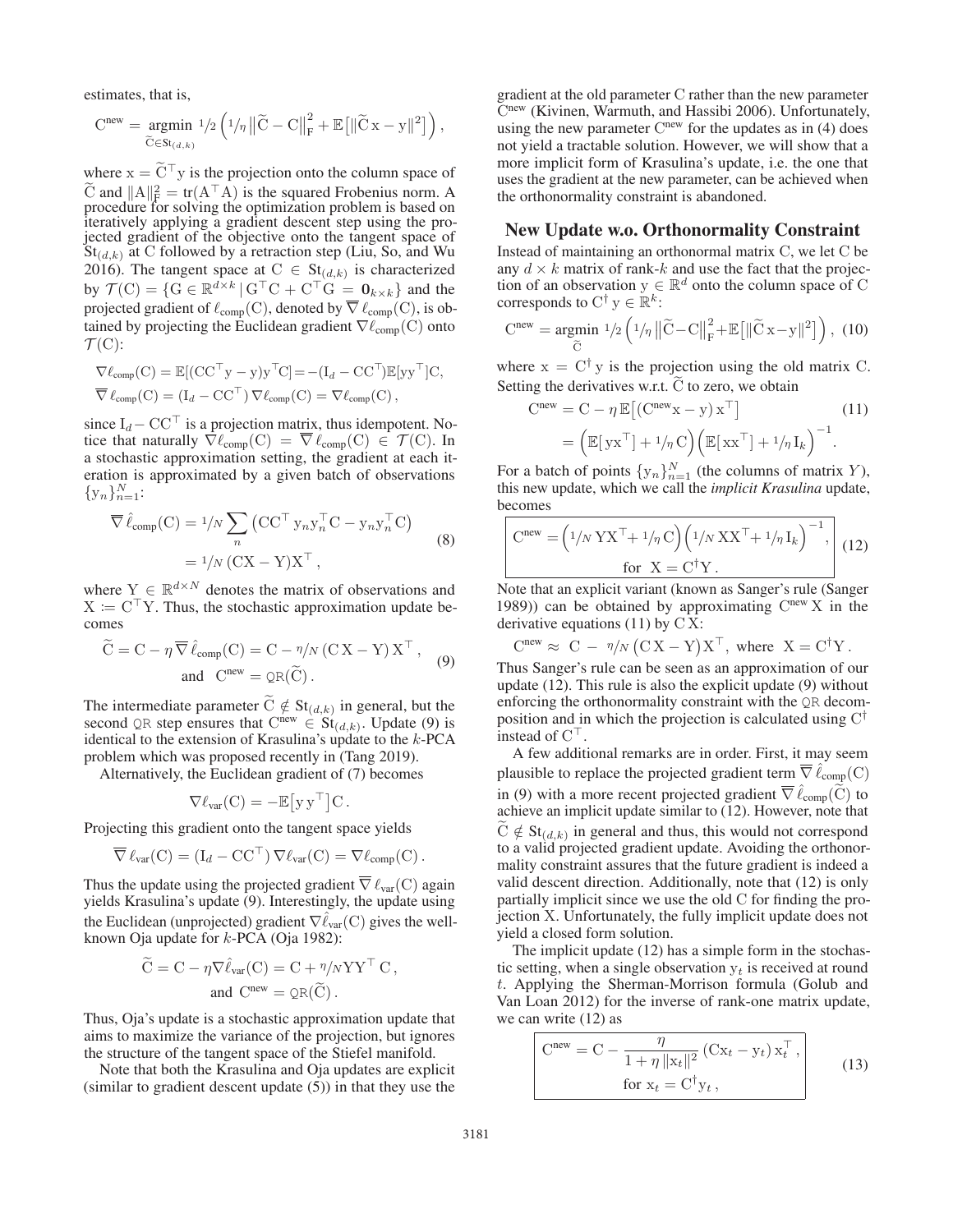#### Algorithm 1: Stochastic Implicit Krasulina Algorithm

**input** : data stream  $y_t$ ,  $t = 1, \ldots, T$ **output :** projection matrix  $P = CC^{\dagger}$ **initialize** C and set  $C^{\dagger} = (C^{\top}C)^{-1}C^{\top}$ for  $t \leftarrow 1$  to T do<br> $\begin{array}{c} \mid & x_t \leftarrow C^{\dagger} y_t \end{array}$  $x_t \leftarrow C^{\dagger} y_t$ <br> $x_t \leftarrow C x_t$  $r_t \leftarrow C x_t - y_t$ <br>  $\eta_{x_t} \leftarrow \frac{\eta_t}{(1 + \eta_t \|\mathbf{x}_t\|^2)}$  $C \leftarrow C - \eta_{x_t} r_t x_t^{\top}$ <br>  $C^{\dagger} \leftarrow$  RankOnePinvUpdate(C,  $C^{\dagger}, \eta_{x_t} r_t, x_t$ ) end  $P \leftarrow CC^{\dagger}$ return P

which we call the *stochastic implicit Krasulina* update. Note that the learning rate  $\frac{\eta}{1+\eta||x_t||^2}$  in (13) is essentially inversely proportional to the norm of the individual projection  $x_t$ . The same fractional form of the learning rate appears in the implicit update for online stochastic gradient descent for linear regression (Kivinen and Warmuth 1997; Kivinen, Warmuth, and Hassibi 2006) which coincides with the differently motivated "normalized LMS" algorithm of (Hassibi, Sayed, and Kailath 1996). As noted in (Kivinen, Warmuth, and Hassibi 2006), implicit updates for linear regression have slower initial convergence (due to the smaller learning rate) and have smaller final error rate compared to the explicit updates. Also, as a result of the adaptivity of the learning rate, the implicit Krasulina update becomes less sensitive to the initial choice for the learning rate. Note that in the stochastic setting, Sanger's rule is identical to (13), but for which the fractional data-dependant learning rate is simply replaced by  $\eta$ . As a result, the Sanger's rule becomes more sensitive to the choice of initial learning rate. We will show this in the experiments section.

# Efficient Implementation

All  $k$ -PCA updates discussed in this paper for a single (random) observation y can be implemented in  $O(k d)$  time but some care needs to be taken to keep the constant factor before  $k \, d$  as small as possible. While our update avoids the costly QR step, it may incur a high constant factor when calculating the projection. More precisely, the computational complexity of the stochastic update (13) is dominated by the calculation of the matrix pseudo-inverse  $C^{\dagger} = (C^{\top}C)^{-1}C^{\top}$ .<br>Efficient implementations exploit the fact that each iteration Efficient implementations exploit the fact that each iteration involves a rank-1 update on matrix C. One approach is to maintain the inverse matrix  $\Lambda := (C^{\top}C)^{-1}$  and update it accordingly at every iteration. Note that a rank-1 update on accordingly at every iteration. Note that a rank-1 update on C corresponds to a rank-2 update on  $\Lambda^{-1}$ . Thus the inverse can be carried out in  $O(k d)$  time using the Woodbury matrix identity (Woodbury 1950).

A computationally more efficient approach (i.e. smaller factor before  $k d$ ) is achievable by directly keeping track of the matrix  $C^{\dagger}$  and applying the rank-1 update for the Moore-Penrose inverse, given in (Meyer 1973). Our implicit Krasulina update is summarized in Algorithm 1, where the op-

erator RankOnePinvUpdate is described in detail in (Petersen and Pedersen 2008, p. 19–20).

# Probabilistic k-PCA and Online EM

We now provide an alternative motivation for our new implicit Krasulina update (12) as an instantiation of the recent online Expectation-Maximization (EM) algorithm (Amid and Warmuth 2019) for a certain probabilistic  $k$ -PCA model. This probabilistic k-PCA model was introduced in (Roweis 1998; Tipping and Bishop 1999) as a linear-Gaussian model:

$$
y = C x + \nu,
$$
  
where  $x \sim \mathcal{N}(\mathbf{0}_k, I_k)$  and  $\nu \sim \mathcal{N}(\mathbf{0}_d, Q)$ . (14)

Here, x is the  $k \times 1$  unknown hidden state,  $\nu$  denotes the  $d \times 1$ observation noise, and  $C \in \mathbb{R}^{d \times k}$ . Also,  $\mathcal{N}(\mu, S)$  denotes a Gaussian distribution having mean  $\mu$  and covariance S. Usually, the noise covariance is assumed to be isotropic, i.e.  $Q = \epsilon I_d$  with  $\epsilon > 0$ . Note that since all random variables are Gaussian, the posterior distribution of the hidden state also becomes Gaussian, that is,

$$
x|y \sim \mathcal{N}(\beta y, I_k - \beta C)
$$
, where  $\beta = C^{\top} (CC^{\top} + Q)^{-1}$ .

An interesting case happens in the limit where the covariance of the noise  $\nu$  becomes infinitesimally small. Namely, in the limit  $Q = \lim_{\epsilon \to 0} \epsilon I_d$ , the likelihood of a point y is solely determined by the squared Euclidean distance between y and its reconstruction C x. The posterior of the hidden state collapses into a single point,

$$
x|y \sim \mathcal{N}((C^{\top}C)^{-1}C^{\top}y, 0_{k \times k}) = \delta(x - (C^{\top}C)^{-1}C^{\top}y),
$$

where  $\delta$  is the Dirac measure. Moreover, the maximum likelihood estimator for C is achieved when C spans the space of top-k eigenvectors of the data covariance matrix (Tipping and Bishop 1999). Thus, the linear-Gaussian model reduces to the vanilla  $k$ -PCA problem.

Using the probabilistic  $k$ -PCA formulation allows solving the vanilla  $k$ -PCA problem iteratively in the zero noise limit via the application of the EM algorithm (Dempster, Laird, and Rubin 1977). Let  $\Theta = \{\epsilon, C\}$  denote the set of parameters of the probabilistic latent variable model with joint probability

the probabilistic latent variable model with joint probability  
density 
$$
P_{\Theta}(x, y)
$$
. The EM upper-bound can be written as  

$$
U_{\Theta^{(t)}}(\tilde{\Theta}|Y^{(t)}) = -\frac{1}{N} \sum_{n} \int_{x} P_{\Theta^{(t)}}(x | y_n) \log P_{\tilde{\Theta}}(x, y_n)
$$

$$
= \frac{1}{2} \tilde{\epsilon}^{-1} tr(\tilde{C} \Sigma \tilde{C}^\top - \frac{2}{N} Y X^\top \tilde{C}^\top) + d \log \tilde{\epsilon} + const. (15)
$$

where  $X = \beta Y$  with  $\beta = C^{T} (CC^{T} + \epsilon I_{k})^{-1}$  and  $\Sigma = I_{k} - \beta C + \frac{1}{2} X X^{T}$  We now consider the case when  $\epsilon$  becomes  $βC + \frac{1}{N} XX<sup>T</sup>$ . We now consider the case when  $ε$  becomes infinitesimally small. Note that in the limit  $ε → 0$  we have infinitesimally small. Note that in the limit  $\epsilon \to 0$ , we have  $\beta = (CC^{\top})^{-1} C^{\top} = C^{\dagger}$  and  $\beta C = I_k$ . Iteratively forming the EM upper-bound and minimizing it vields the following the EM upper-bound and minimizing it yields the following procedure<sup>4</sup> (Roweis 1998):

$$
X = C^{\dagger}Y = (CC^{\top})^{-1} C^{\top}Y \qquad \text{(E-step)} ,
$$
  
\n
$$
C^{new} = YX^{\dagger} = YX^{\top} (XX^{\top})^{-1} \qquad \text{(M-step)} ,
$$
 (16)

<sup>&</sup>lt;sup>4</sup> Assuming that X is rank- $k$ .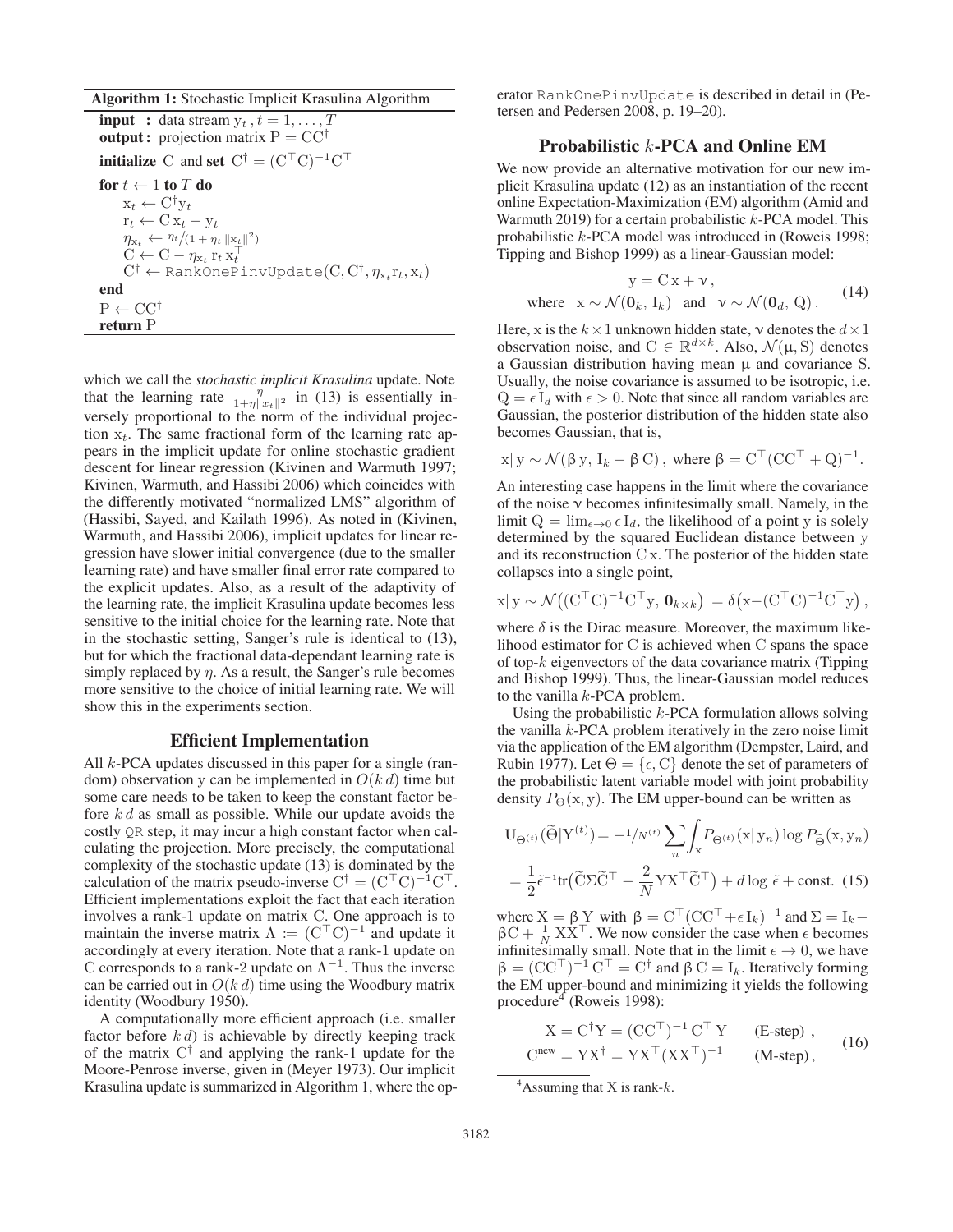where the matrices X and Y are defined as before. Because of the tightness of the EM upper-bound, every step of the EM algorithm is guaranteed to either improve the compression loss or leave it unchanged (Amid and Warmuth 2019). The final projection matrix is obtained as  $P = CC^{\dagger}$ .

We now motivate our new implicit Krasulina update as an online version of the update (16). This can be achieved by an application of a recent online EM algorithm developed in (Amid and Warmuth 2019). In the online setting, the learner receives a mini-batch of observations (usually a single observation) at a time and performs parameter updates by minimizing the negative log-likelihood of the given examples. In order to make the learning stable, an inertia (aka regularizer) term is added to the loss to keep the updates close to the old parameters. Thus, the learner minimizes the combined inertia plus loss of the current iteration. Let  $\mathbf{Y}^{(t)} \in \mathbb{R}^{d \times N^{(t)}}$ be the given batch of observations at round  $t$ . The online EM algorithm introduced in (Amid and Warmuth 2019) is motivated in the same manner by minimizing the following loss at iteration t:

loss at iteration *t*:  
\n
$$
\Theta^{(t+1)} = \underset{\tilde{\Theta}}{\text{argmin}} \left( \frac{1}{\eta^{(t)}} \Delta_{RE}(\Theta^{(t)}, \tilde{\Theta}) + U_{\Theta^{(t)}}(\tilde{\Theta} | Y^{(t)}) \right),
$$

where  $\Delta_{RE}(\Theta, \widetilde{\Theta}) = \int_{x,y} P_{\Theta}(x,y) \log \frac{P_{\Theta}(x,y)}{P_{\widetilde{\Theta}}(x,y)}$  is the relative entropy divergence between the joints and  $\eta^{(t)} > 0$  is the learning rate. In the following, we consider one iteration of the online EM algorithm and drop the  $t$  superscript to avoid clutter<sup>5</sup>.

We now consider the online EM algorithm when applied to the probabilistic k-PCA model (14). Note that  $\Theta = \{\epsilon, C\}.$ We can write

$$
\Delta_{RE}(\Theta, \widetilde{\Theta}) = \frac{d}{2} \left( \frac{\epsilon}{\tilde{\epsilon}} - \log \frac{\epsilon}{\tilde{\epsilon}} - 1 \right) + \frac{1}{2} \tilde{\epsilon}^{-1} tr \left( (C - \widetilde{C}) (C - \widetilde{C})^{\top} \right),
$$
\n(17)

We now consider the case where  $\tilde{\epsilon} = \epsilon$  is fixed. Combin-<br>ing (17) and (15) the undate for parameter C becomes ing (17) and (15), the update for parameter C becomes

$$
Cnew = \left(\frac{1}{N}Y X^{\top} + \frac{\epsilon^{-1}}{\eta'} C\right)
$$
  
 
$$
\times \left(I_k - \beta C + \frac{1}{N} XX^{\top} + \frac{\epsilon^{-1}}{\eta'} I_k\right)^{-1} \quad (M-step).
$$

In order to recover the updates for the online  $k$ -PCA, we again need to consider the case when  $\epsilon$  becomes infinitesimally small. Choosing  $\eta'(\epsilon)$  such that  $\lim_{\epsilon \to 0} \epsilon^{-1}/\eta' = 1/\eta$ <br>vields (12). Note that the E-step of the online EM algoyields (12). Note that the E-step of the online EM algorithm becomes identical to (16). Also, the limit case  $\eta \to 0$ keeps the parameters unchanged, i.e.  $C^{new} = C$  and the case  $\eta \rightarrow \infty$  recovers the batch EM updates (16).

## Distributed Setting

The alternative view of the implicit Krasulina update (12) as an EM step allows combining multiple models in a distributed

setting via the online EM framework introduced in (Amid and Warmuth 2019). More specifically, given a set of  $M$  hidden variable models parameterized by  $\{\Theta^{(i)}\}_{i=1}^{M}$ , the optimal<br>combined model  $\Theta^*$  corresponds to the minimizer of the combined model Θ<sup>∗</sup> corresponds to the minimizer of the following objective

$$
\Theta^* = \underset{\Theta}{\text{argmin}} \ \sum_{i \in [M]} \alpha_i \, \Delta_{\text{RE}}(\Theta^{(i)}, \Theta) \, ,
$$

where  $\alpha_i \geq 0$  is the weight associated with model *i*. The weight of the model can be assigned based on the performance on a validation set or based on the number of observations processed by the model so far. For balanced synchronous updates, we simply have  $\alpha_i = \frac{1}{M}$ . In a distributed online PCA setting, let  $C^{(i)}$  denote the matrix learned by the model *i*. By fixing  $\epsilon$  for all the models and letting  $\Theta^{(i)} = {\epsilon, \mathcal{C}^{(i)}}$ , we have

$$
C^* = \frac{\sum_{i \in [M]} \alpha_i C^{(i)}}{\sum_{i \in [M]} \alpha_i}.
$$
 (18)

The probabilistic view of our implicit Krasulina update allows training multiple k-PCA models in parallel and combining them efficiently via simple averaging. Note that for the previous approaches, the  $C^{(i)}$ ,  $i \in [M]$  matrices are orthonormal and to the best of our knowledge there is no systematic way and to the best of our knowledge, there is no systematic way of combining rank-k orthonormal matrices. One trick would be to also average these matrices. However, the average of a set of orthonormal matrices does not necessarily yield an orthonormal matrix and a QR step is required after combining. As we will show experimentally, the heuristic of simply averaging the orthonormal matrices  $C^{(i)}$  produced by the Krasulina and Oja updates and then orthonormalizing the average yields poor empirical results. On the other hand, our new implicit Krasulina update produces arbitrary matrices  $C^{(i)} \in \mathbb{R}^{d \times k}$  and averaging those matrices (as advised by the online EM framework) results in excellent performance.

#### Experiments

In this section, we perform experiments on real-world datasets using our proposed implicit form of Krasulina's update (13) and contrast the results with Oja's, Krasulina's, Sanger's, and the incremental algorithm (Arora et al. 2012). We perform experiments on MNIST dataset $6$  of 70,000 handwritten images with dimension  $784$  and CIFAR-10 dataset<sup>7</sup> of real-world images of dimension 3072 having 60,000 images in total. We apply all the updates in a stochastic manner by sweeping over the data once. We consider a decaying learning rate of  $\eta = \eta_0 / t^{\gamma}$  where t denotes the iteration number,  $0.5 \leq \gamma < 1$  is a constant, and  $\eta_0$  denotes the initial learning rate. For each dataset, we randomly select 10% of the data as a validation set to select the optimal initial learning rate and the value of  $\gamma$  for each algorithm. We use  $\gamma = 0.9$  for Krasulina's and Oja's methods and set  $\gamma = 0.8$  for Sanger's and our method. Note that the incremental algorithm does not require a learning rate. We report the performance on the full

<sup>&</sup>lt;sup>5</sup>We also use  $\eta'$  instead of  $\eta$  for reasons which will be clear in the following.

<sup>6</sup> http://yann.lecun.com/exdb/mnist/

<sup>7</sup> https://www.cs.toronto.edu/∼kriz/cifar.html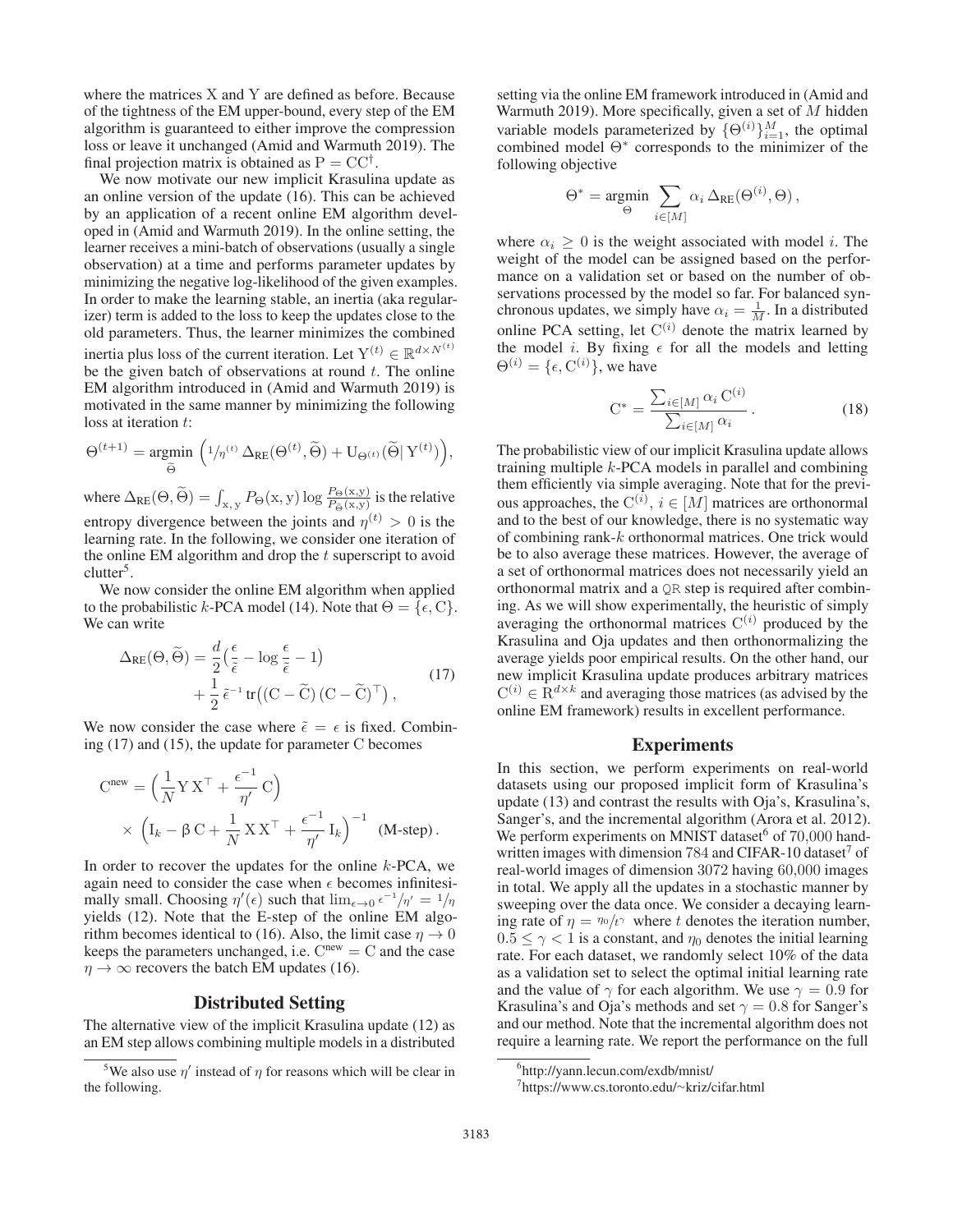

Figure 1: Centered online  $k$ -PCA: the results of different algorithms on the MNIST (top) and CIFAR-10 (bottom). The value of  $k$ is shown on top of each figure. We plot the percentage of the excess loss which is defined as the normalized regret w.r.t to the best offline comparator (i.e. full-batch PCA). Each dot shows the progress of the algorithm in 5000 iteration intervals. Our proposed implicit Krasulina algorithm achieves the best convergence and provides the best runtime overall, especially when the values of d and k are large. Note that Sanger's update has the same runtime as our method, but an inferior convergence performance.

dataset. We repeat each experiment 10 times with a different random initialization and report the average. For comparison, we also calculate the result of the batch PCA solution using SVD decomposition of the empirical data covariance matrix for each experiment. The code for the experiments is available online at: https://github.com/eamid/implicit.

### Centered PCA

We show the results of the algorithms on the centered datasets in Figure 1 as a function of runtime. We plot the percentage of excess loss (i.e. normalized regret) w.r.t to the best achievable loss by an offline algorithm (i.e. full-batch PCA):

percent excess loss (P) := 
$$
\frac{\hat{\ell}_{comp}(P) - \hat{\ell}_{comp}(P_{batch})}{\hat{\ell}_{comp}(P_{batch})} \times 100
$$
,

where  $P_{batch}$  is projection matrix obtained using the full-batch<br>PCA. Each dot shows the progress of the algorithm in 5000 PCA. Each dot shows the progress of the algorithm in 5000 iteration intervals. As can be seen, our implicit Krasulina update achieves the best convergence among all the algorithms. Additionally, our algorithm is considerably faster in most cases. Especially, the advantage of our updates becomes more evident as the values of  $d$  and  $k$  increase. This can be explained by the low complexity of matrix updates for our algorithm versus the costly QR update or the eigendecomposition operation for the remaining algorithms. Note that Sanger's update has the same runtime as our method, but an inferior convergence performance.

#### Sensitivity to Initial Learning Rate

We demonstrate the sensitivity of each algorithm to the choice of initial learning rate by applying each algorithm using the

optimal learning rate (obtained based on the performance on a validation set) as well as the results of running the same algorithm with  $0.1 \times$  and  $10 \times$  the optimal learning rate value. We show the results in Table 1. In the table, we show the final loss of each algorithm on the full dataset. Note that the incremental algorithm is unaffected since no learning rate is used for this method. Among the other methods, our implicit Krasulina algorithm provides excellent convergence even with the non-optimal learning rate and has the lowest sensitivity. The performance of the remaining algorithms immediately deteriorates as the value of the learning rate is altered.

### Distributed Setting

Finally, we evaluate the results of the different algorithms in a distributed setting. We randomly split the data across  $M = 10$  machines and perform synchronous updates by combining the results every 1000 iterations. In our experiments all M sub-problems have the same size and we use  $\alpha_i = 1/M$ . We propagate back the value of the combined matrix to each machine. For our proposed algorithm, we apply the online EM framework (Amid and Warmuth 2019) which corresponds to averaging the learned matrices of all machines as in (18). We apply the same procedure for Sanger. For all the remaining methods, since there exists no clear procedure for combining orthonormal matrices, we naïvely perform the same averaging as our method, but apply an additional QR step on the combined matrix before calculating the loss and propagating back the result. We show the results in Figure 2. In the figure, we plot the percentage of the excess loss w.r.t. to the loss of the optimal algorithm, i.e. batch PCA. The solid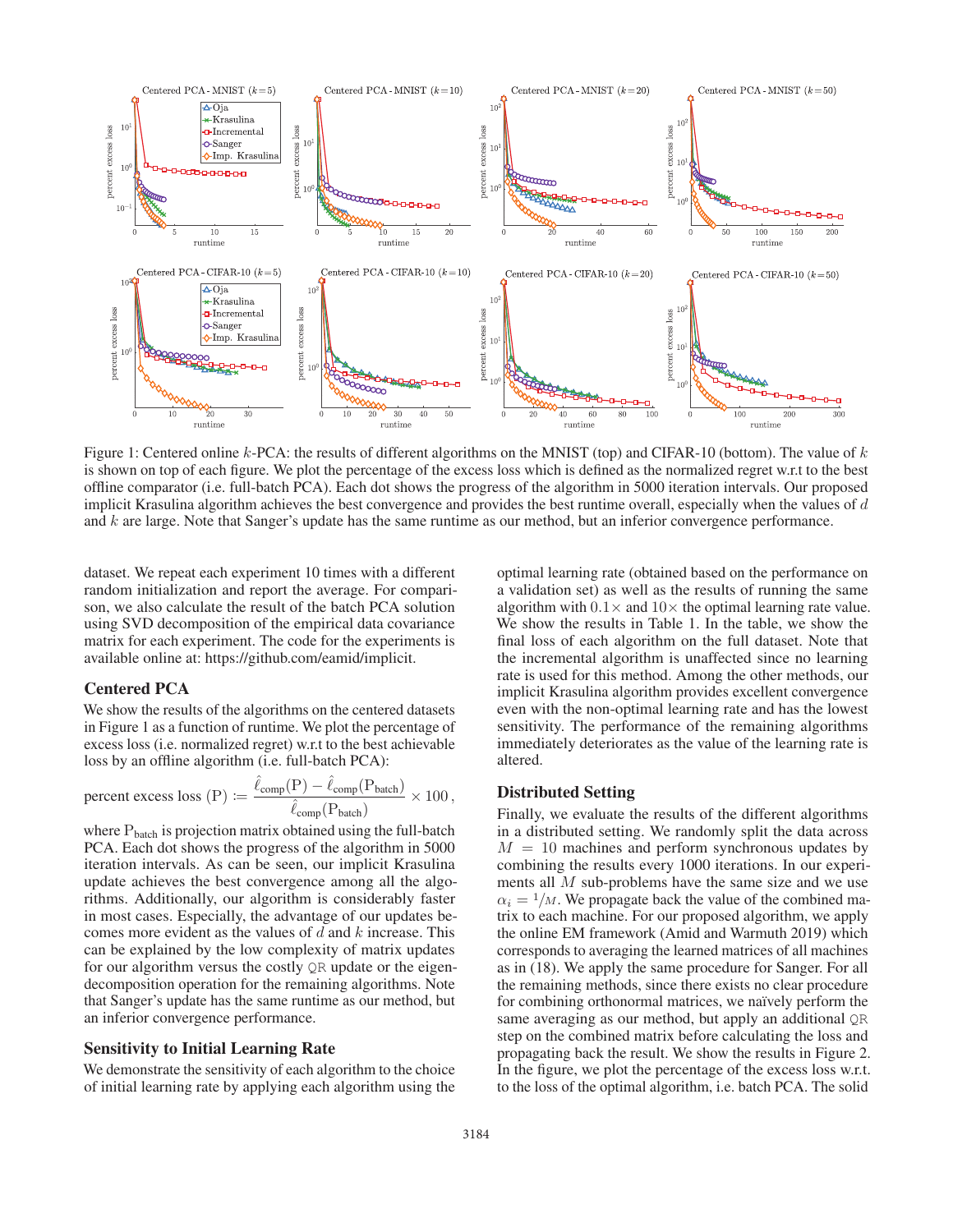| Method           | $\eta_0$ -Scale | <b>MNIST</b>     |                  |                  | CIFAR10           |                  |                  |
|------------------|-----------------|------------------|------------------|------------------|-------------------|------------------|------------------|
|                  |                 | $k=5$            | $k=10$           | $k=20$           | $k=5$             | $k=10$           | $k=20$           |
| Batch PCA        |                 | 35.16            | 26.95            | 18.74            | 86.98             | 65.70            | 48.65            |
| Oja              | $0.1\times$     | $35.79 \pm 0.38$ | $29.78 \pm 0.38$ | $21.55 \pm 0.25$ | $116.26 + 2.58$   | $66.81 \pm 0.58$ | $58.28 \pm 0.65$ |
|                  | $1\times$       | $35.19 \pm 0.05$ | $26.98 \pm 0.02$ | $18.80 \pm 0.03$ | $87.28 \pm 0.43$  | $65.90 \pm 0.01$ | $48.86 \pm 0.05$ |
|                  | $10\times$      | $35.29 \pm 0.01$ | $27.08 \pm 0.01$ | $19.01 \pm 0.01$ | $87.22 \pm 0.04$  | $67.68 \pm 0.13$ | $50.36 \pm 0.13$ |
| <b>Krasulina</b> | $0.1\times$     | $35.78 \pm 0.37$ | $29.92 \pm 0.37$ | $21.44 \pm 0.24$ | $116.86 \pm 2.58$ | $66.76 \pm 0.65$ | $57.62 \pm 0.65$ |
|                  | $1\times$       | $35.17 \pm 0.00$ | $26.96 \pm 0.01$ | $18.79 \pm 0.02$ | $87.04 \pm 0.52$  | $65.90 \pm 0.01$ | $48.87 \pm 0.05$ |
|                  | $10\times$      | $35.30 \pm 0.01$ | $27.09 \pm 0.01$ | $19.02 \pm 0.02$ | $87.17 \pm 0.04$  | $67.87 \pm 0.16$ | $50.56 \pm 0.15$ |
| Incremental      |                 | $35.26 \pm 0.10$ | $27.01 \pm 0.04$ | $18.83 \pm 0.05$ | $87.50 \pm 0.46$  | $65.75 \pm 0.05$ | $48.82 \pm 0.10$ |
| Sanger           | $0.1\times$     | $39.09 \pm 0.78$ | $30.61 \pm 0.48$ | $22.03 \pm 0.23$ | $90.74 \pm 1.84$  | $70.70 \pm 2.18$ | $54.04 \pm 0.95$ |
|                  | $1\times$       | $36.27 \pm 0.93$ | $28.00 \pm 0.38$ | $19.82 \pm 0.18$ | $88.21 \pm 0.81$  | $66.84 \pm 0.88$ | $50.73 \pm 0.62$ |
|                  | $10\times$      | $42.36 \pm 1.62$ | $34.48 \pm 0.95$ | $25.50 \pm 0.46$ | $99.78 \pm 3.69$  | $77.88 \pm 2.62$ | $60.21 \pm 1.08$ |
| Imp. Krasulina   | $0.1\times$     | $35.17 \pm 0.01$ | $26.96 \pm 0.01$ | $18.78 \pm 0.02$ | $87.00 \pm 0.00$  | $65.75 \pm 0.05$ | $48.75 \pm 0.03$ |
|                  | $1\times$       | $35.17 + 0.01$   | $26.97 + 0.03$   | $18.77 \pm 0.02$ | $87.01 + 0.00$    | $65.78 \pm 0.09$ | $48.74 \pm 0.04$ |
|                  | $10\times$      | $35.17 \pm 0.01$ | $26.98 \pm 0.05$ | $18.77 \pm 0.01$ | $87.02 \pm 0.04$  | $65.74 \pm 0.01$ | $48.76 \pm 0.03$ |

Table 1: Compression loss on different datasets using the optimal initial learning rate  $\eta_0$  (selected using a validation set) and its scaling. Note that due to the adaptive form of learning rate, the results of our implicit Krasulina update is more stable w.r.t. to the choice of the initial learning rate.



Figure 2: Distributed setting: the results of different algorithms in a distributed setting. The value of  $k$  is shown on top of each figure. The updates are carried out across  $M = 10$  machines and the models are combined and propagated back every 1000 iterations. The average loss of the machines for each algorithm is shown with a dashed line. The loss of the combined model is shown with a solid line. Note that our implicit Krasulina update consistently improves over time by combining the partial model. The remaining methods are less stable and provide poor results.

| Method           |                  | <b>MNIST</b>                      | CIFAR <sub>10</sub> |                  |  |
|------------------|------------------|-----------------------------------|---------------------|------------------|--|
|                  | $k=5$            | $k=20$                            | $k=5$               | $k=20$           |  |
| <b>Batch PCA</b> | 35.16            | 18.74                             | 86.98               | 48.65            |  |
| Single           | $37.17 \pm 0.01$ | $18.77 \pm 0.02$ $87.01 \pm 0.00$ |                     | $48.74 \pm 0.04$ |  |
| Parallel         | $35.17 + 0.00$   | $18.77 \pm 0.01$ $87.02 \pm 0.00$ |                     | $48.76 \pm 0.04$ |  |
|                  |                  |                                   |                     |                  |  |

Table 2: Loss of the optimal algorithm (i.e. batch PCA) and the loss of the implicit Krasulina algorithm obtained by running on a single machine vs. running in parallel  $(M = 10)$ .

line indicates the performance of the combined model. We also calculate the loss of each individual model (of each machine) on the full dataset over time and plot the average loss value across the machines with a dashed line. This verifies that whether the combined model performs better than each

individual model on average.

As can be seen from the figure, our implicit Krasulina algorithm consistently provides excellent performance and converges to the optimal solution. Among the remaining methods, Sanger's algorithm provides better convergence behaviour, but often converges to an inferior solution. The Krasulina and Oja algorithms as well as the incremental algorithm fail to provide comparable results. The final loss of the combined model for our algorithm is also very close to the final loss of running our algorithm on a single machine on the full dataset, as shown in Table 2.

### Conclusion

The advantage of using future gradients has now appeared in a large variety of contexts (e.g. (Nesterov 1983; Cheng et al. 2007; Kulis and Bartlett 2010)). Here we develop a partially